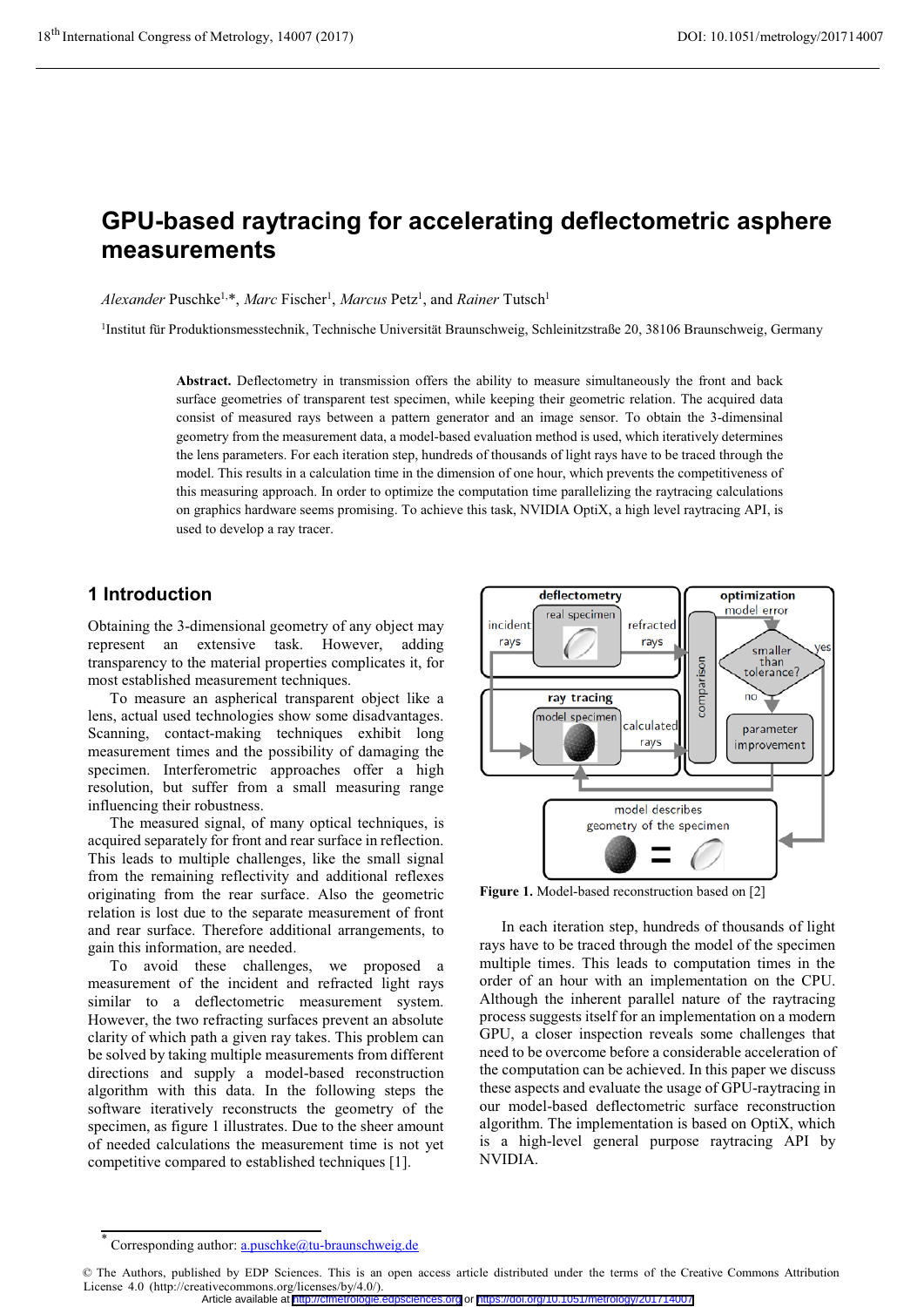## **2 General purpose GPU computing**

A graphics processing unit is normally integrated in a video card to render images for a display device. However, an application programming interfaces (API) like OpenCL or NVIDIA CUDA allows the conduction of general purpose computations on this hardware. Due to their architecture, GPU's excel at executing tasks in parallel while conducting the same instruction on multiple data. This means that a given task has to exhibit a general parallel characteristic to achieve fast computation times.

### **2.1 Raytracing on GPU's**

Basic raytracing to calculate visible points on an object can be parallelised because the same intersection algorithm has to be applied to every ray. However, to simulate an effect like refraction of a light ray, another ray has to be spawned, which leads to recursion and cannot be parallelised completely.

To implement the raytracing algorithm on a GPU, NVIDIA OptiX, a dedicated high level raytracing-API, is used. The reason for using OptiX is that the programming style focusses on the algorithm [3]. This means an algorithm only has to be defined for a single ray and OptiX applies him to every casted ray. Furthermore the API handles the distribution of given tasks to the GPU for optimal performance.

#### **2.2 Constructing a ray tracer**

A basic ray tracer mainly consists of a ray generation program, intersection and material program. The ray generation program defines the number of primary rays, their origin and each direction of propagation. In our case we use backward raytracing, where the light rays spawn, contrary to the physical reality, in the observing camera. Depending on the used camera model the emerging rays differ in their direction. For simplicity a pinhole camera model is used.

To insert geometries into the scene two methods are used. Starting with simple geometric primitives which can be implemented by an object-specific intersection program. The intersection program tests if these rays hit any of the given geometries. In case of an existing hit point the coordinates are transferred to the corresponding material program, which defines the ray's outcome or further behaviour like colour, reflection and refraction.

Acceleration structures are used to lower the computation time by reducing the amount of necessary calculations to fulfil a given task. They are implemented mostly by bounding boxes, which surround geometric primitives to determine a possible hit on the underlying geometries as Figure 2 illustrates. If no hit point at the bounding box is found the intersection algorithm can be skipped.



**Figure 2.** Surrounding bounding boxes to determine a possible hit on a given geometry

## **3 Ray tracer for deflectometry**

The following steps are used to evaluate the usage of a GPU-based ray tracer for the application in the modelbased reconstruction.

#### **3.1 Scene**

The first step to create a ray tracer for the described purpose was to recreate a typical measurement setup as a traceable scene. This setup consists of a pinhole camera to generate 512\*512 rays, and cast them into the scene to intersect with a model specimen in front of a pattern generator as seen in Figure 3.



**Figure 3.** Basic principle of the test setup

Initially, the model specimen was created out of three geometric primitives (front surface, back surface, and a cylinder to connect those) by an intersection algorithm. Based on this setup the material implementation of the glass and pattern generating plane could be tested.

However, three basic geometric primitives are either insufficient or their definition tends to grow to a bad performing algorithm for representing an aspheric lens. For reasonable high-performance and variable shapes, the model specimen were constructed from polygon meshes with different amounts of primitives (44 to 658,734).

Each point of a polygon allows a local adjustment of the specimen. As a sophisticated intersection algorithm exists [4], the meshes consist of triangles.

#### **3.2 Features**

Furthermore, some useful transformations were implemented like the rotation and translation of the specimen as well as rotation, translation and tilting of both lens surfaces in reference to each other.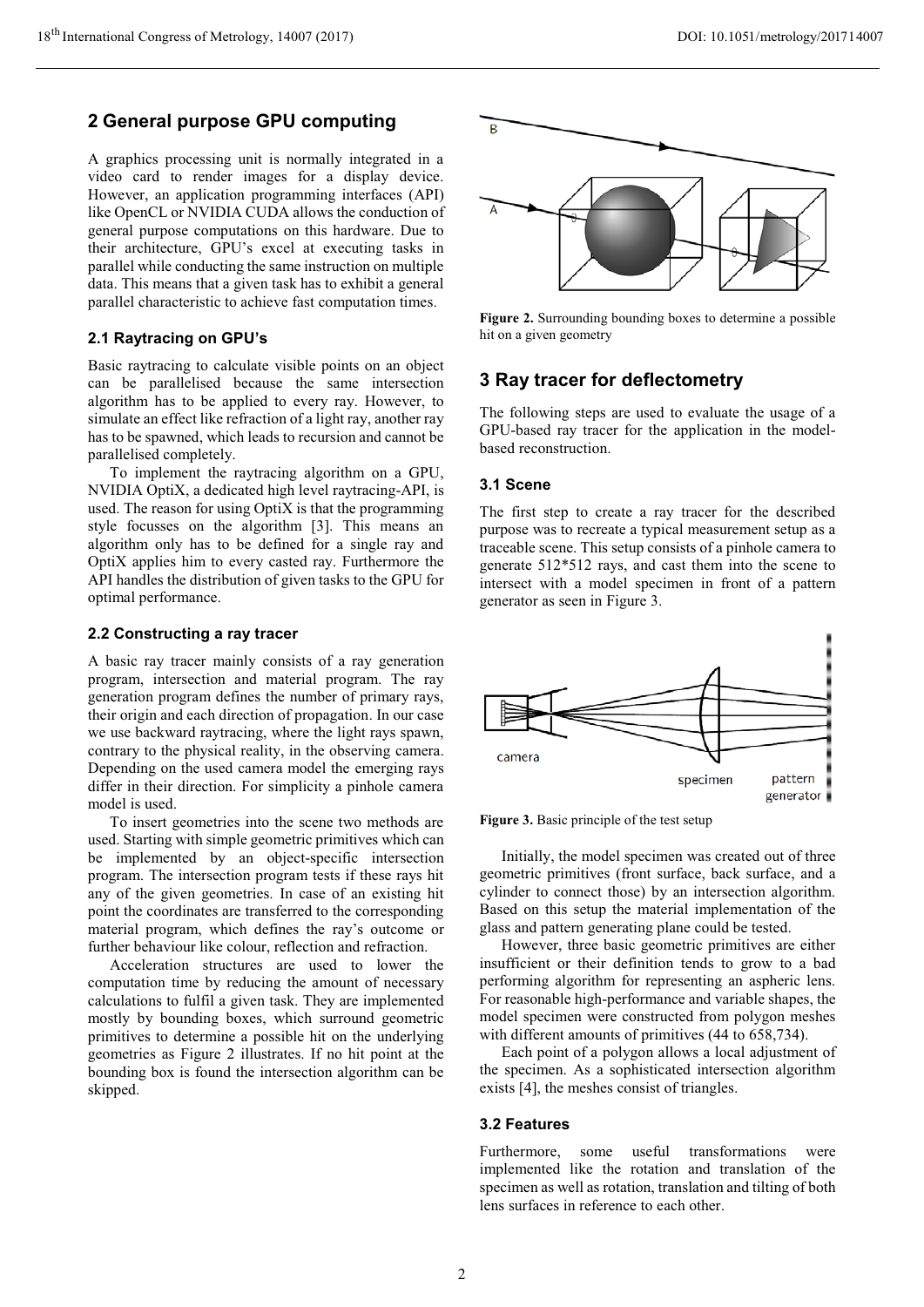An example mesh with a low amount of triangles put into the scene is shown in Figure 4. Caused by the low amount of triangles the model specimen does not provide a decent image quality.

Improvement can be done by optimising the ray's calculated direction of refraction. This can be achieved by interpolating a local surface normal similar to the Phongshading [5]. The local normal is calculated from the relative position inside the triangle in reference to the three point normals. But this does not change the physical dimensions of the specimen, which can be seen at the edges of the lens in Figure 5.



**Figure 4** Live traced model-specimen consisting of a 176-piece triangle mesh (low amount of triangles for illustration)

A first estimation, for the needed amount of triangles per model specimen, can be obtained by comparing the incident rays with the number of triangles per lens surface. The currently used resolution results in 262,144 rays casted into the scene. Around 160,000 of these will intersect with the first lens surface which consists of up to 329367 triangles. This results in around two triangles per incoming ray and should be a decent basis for the following reconstruction.



**Figure 5.** Same triangle mesh as Figure 4 with interpolated face normals.

#### **3.3 Performance considerations**

The hardware setup used for developing and testing this application consists of an INTEL Core i3-6100 and a NVIDIA GeForce GTX 650ti.

By analysing the different parts of the ray tracer, their relative impact on the calculation time varies depending on the given settings.

The time needed for loading the polygon mesh is linear to the amount of triangles. But the execution time per trace scales "sub-linear". For example increasing the amount of triangles from 176 to 658,734 results in a change of the computation time from 6 ms to 23 ms.

Computation time depending on the resolution is caused by two effects:

First of all by the amount of pixels because a ray needs to be traced for each pixel. But with a higher amount of pixel more calculations of the same type need to be done, which leads to a better parallelisation. In our case improvements at high resolutions are limited by the GPUmemory.

The second effect regards the initialisation time until the tracing starts. This is implemented to check for changed parameters and adds a constant delay which affects a fast repeating ray tracer more than a slow one, as Table 1 shows.

If the model specimen changes its shape, the acceleration structures need to be recompiled and will increase the computation time.

For the actual implementation the currently implemented visualisation of the traced image is no longer needed and only some specific data will be transferred to the measurement software.